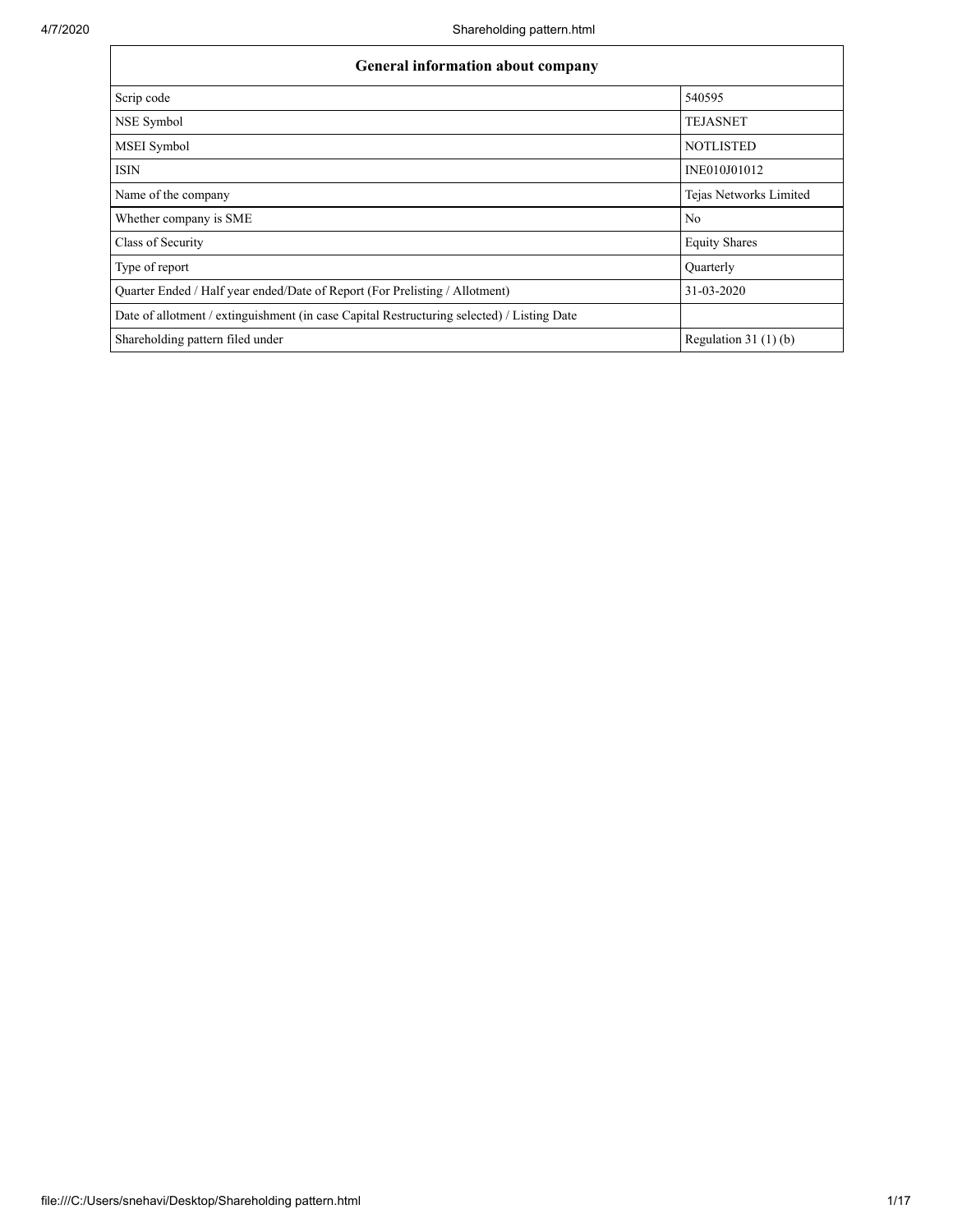|                         | <b>Declaration</b>                                                                        |                |                                |                       |                             |  |  |  |  |  |  |  |  |
|-------------------------|-------------------------------------------------------------------------------------------|----------------|--------------------------------|-----------------------|-----------------------------|--|--|--|--|--|--|--|--|
| Sr.<br>No.              | Particular                                                                                | Yes/No         | Promoter and<br>Promoter Group | Public<br>shareholder | Non Promoter-<br>Non Public |  |  |  |  |  |  |  |  |
| $\overline{1}$          | Whether the Listed Entity has issued any partly paid up shares?                           | No             | No                             | N <sub>o</sub>        | No                          |  |  |  |  |  |  |  |  |
| $\overline{2}$          | Whether the Listed Entity has issued any Convertible Securities<br>$\Omega$               | No             | No                             | No                    | N <sub>0</sub>              |  |  |  |  |  |  |  |  |
| $\overline{\mathbf{3}}$ | Whether the Listed Entity has issued any Warrants?                                        | No             | No                             | N <sub>0</sub>        | N <sub>o</sub>              |  |  |  |  |  |  |  |  |
| $\overline{4}$          | Whether the Listed Entity has any shares against which<br>depository receipts are issued? | No             | No                             | N <sub>0</sub>        | No                          |  |  |  |  |  |  |  |  |
| $\overline{5}$          | Whether the Listed Entity has any shares in locked-in?                                    | No             | No                             | N <sub>0</sub>        | N <sub>o</sub>              |  |  |  |  |  |  |  |  |
| 6                       | Whether any shares held by promoters are pledge or otherwise<br>encumbered?               | No             | No                             |                       |                             |  |  |  |  |  |  |  |  |
| $7\overline{ }$         | Whether company has equity shares with differential voting<br>rights?                     | N <sub>0</sub> | N <sub>0</sub>                 | N <sub>0</sub>        | N <sub>o</sub>              |  |  |  |  |  |  |  |  |
| 8                       | Whether the listed entity has any significant beneficial owner?                           | No             |                                |                       |                             |  |  |  |  |  |  |  |  |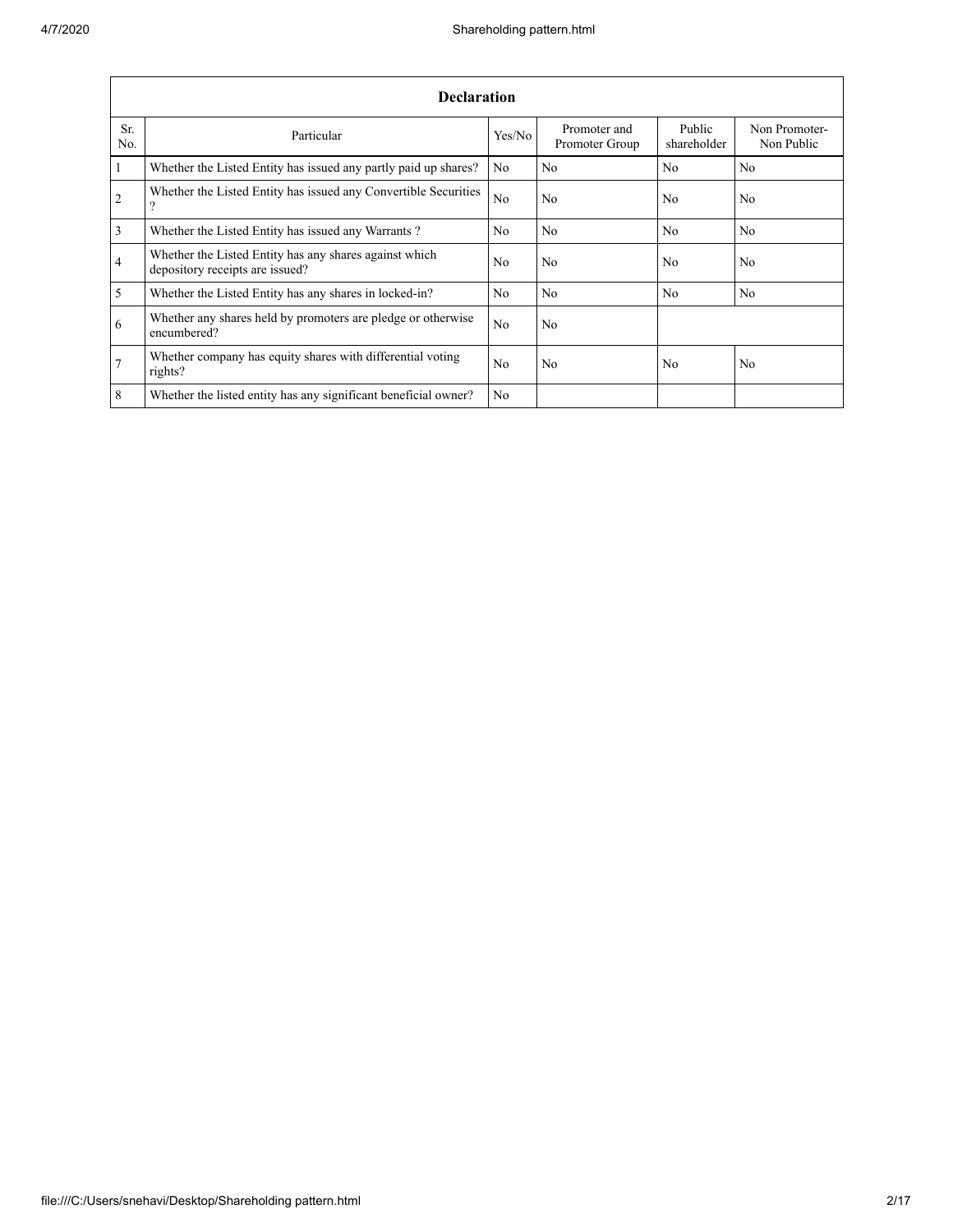|                 | Category<br>of<br>shareholder             | Nos. Of<br>shareholders<br>(III)<br>shares | No. of<br>fully paid | No. Of<br>Partly<br>paid-up | No. Of<br>shares         | Total nos.<br>shares<br>held (VII)<br>$= (IV) +$<br>$(V)$ + $(VI)$ | Shareholding as a<br>% of total no. of<br>shares (calculated<br>as per SCRR,<br>1957) (VIII) As a<br>% of $(A+B+C2)$ | Number of Voting Rights held in each<br>class of securities (IX) |               |          |                     |
|-----------------|-------------------------------------------|--------------------------------------------|----------------------|-----------------------------|--------------------------|--------------------------------------------------------------------|----------------------------------------------------------------------------------------------------------------------|------------------------------------------------------------------|---------------|----------|---------------------|
| Category<br>(I) |                                           |                                            | up equity            | equity                      | underlying<br>Depository |                                                                    |                                                                                                                      | No of Voting (XIV) Rights                                        |               |          | Total as a          |
|                 | (II)                                      |                                            | held (IV)            | shares<br>held<br>(V)       | Receipts<br>(VI)         |                                                                    |                                                                                                                      | Class eg:<br>X                                                   | Class<br>eg:y | Total    | $%$ of<br>$(A+B+C)$ |
| (A)             | Promoter<br>&<br>Promoter<br>Group        |                                            |                      |                             |                          |                                                                    |                                                                                                                      |                                                                  |               |          |                     |
| (B)             | Public                                    | 25951                                      | 92210835             |                             |                          | 92210835                                                           | 100                                                                                                                  | 92210835                                                         |               | 92210835 | 100                 |
| (C)             | Non<br>Promoter-<br>Non Public            |                                            |                      |                             |                          |                                                                    |                                                                                                                      |                                                                  |               |          |                     |
| (C1)            | <b>Shares</b><br>underlying<br><b>DRs</b> |                                            |                      |                             |                          |                                                                    |                                                                                                                      |                                                                  |               |          |                     |
| (C2)            | Shares held<br>by<br>Employee<br>Trusts   |                                            |                      |                             |                          |                                                                    |                                                                                                                      |                                                                  |               |          |                     |
|                 | Total                                     | 25951                                      | 92210835             |                             |                          | 92210835                                                           | 100                                                                                                                  | 92210835                                                         |               | 92210835 | 100                 |

## **Table I - Summary Statement holding of specified securities**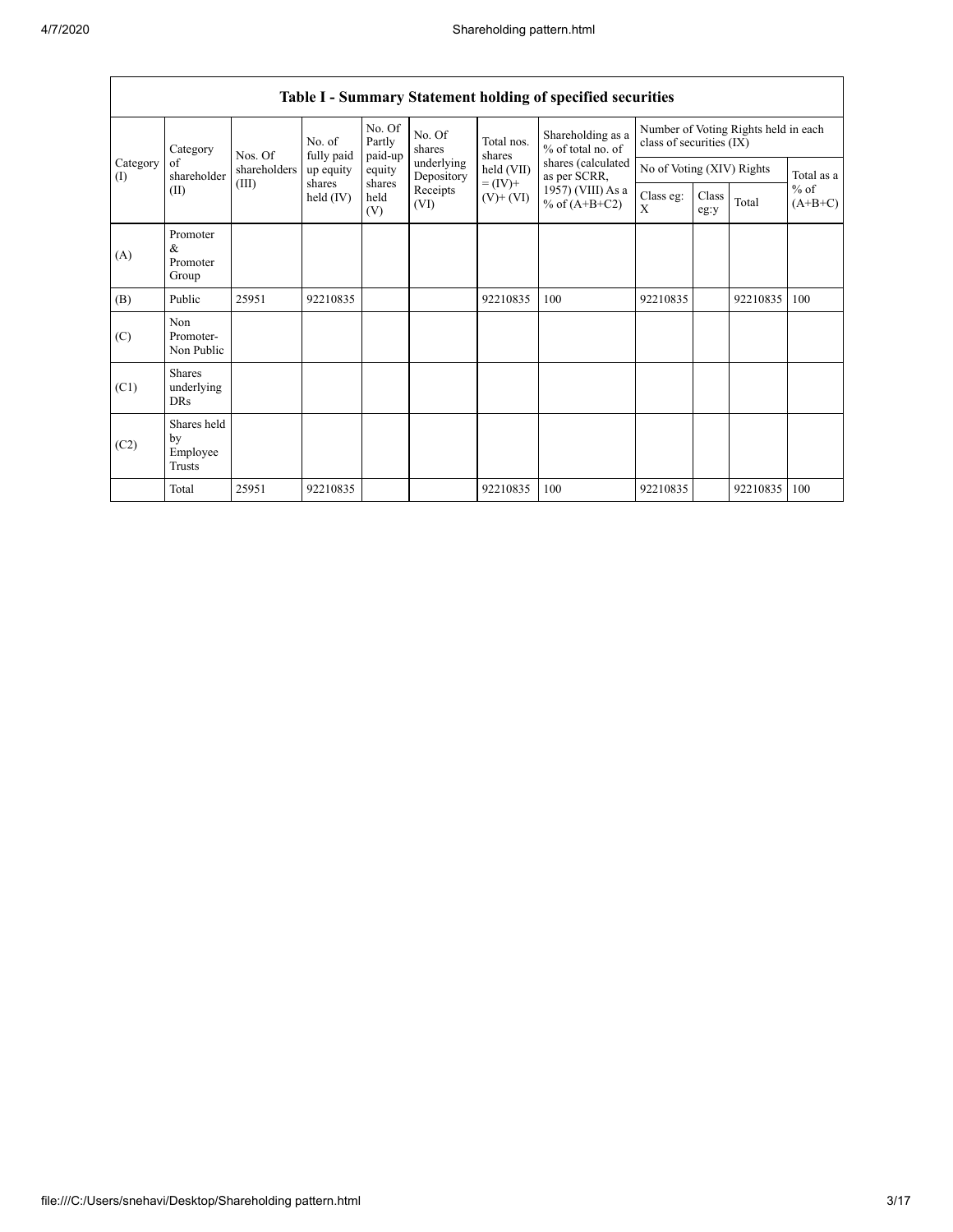|                 |                                           |                                                                                                                                |                         |                                                                                                               | Table I - Summary Statement holding of specified securities                                                                                                                    |                                        |                                                  |                                                                        |                                                         |                                       |
|-----------------|-------------------------------------------|--------------------------------------------------------------------------------------------------------------------------------|-------------------------|---------------------------------------------------------------------------------------------------------------|--------------------------------------------------------------------------------------------------------------------------------------------------------------------------------|----------------------------------------|--------------------------------------------------|------------------------------------------------------------------------|---------------------------------------------------------|---------------------------------------|
| Category<br>(1) | Category<br>of<br>shareholder<br>(II)     | No. Of<br>No. of<br><b>Shares</b><br><b>Shares</b><br>Underlying<br>Outstanding<br>convertible<br>securities<br>$(X_i)$<br>(X) | Underlying              | No. Of Shares<br>Underlying<br>Outstanding<br>convertible<br>securities and<br>No. Of<br>Warrants (Xi)<br>(a) | Shareholding, as a %<br>assuming full<br>conversion of<br>convertible securities (<br>as a percentage of<br>diluted share capital)<br>$(XI)=(VII)+(X) As a %$<br>of $(A+B+C2)$ | Number of<br>Locked in<br>shares (XII) |                                                  | Number of<br>Shares<br>pledged or<br>otherwise<br>encumbered<br>(XIII) |                                                         | Number of<br>equity shares<br>held in |
|                 |                                           |                                                                                                                                | Outstanding<br>Warrants |                                                                                                               |                                                                                                                                                                                | No.<br>(a)                             | As a<br>$%$ of<br>total<br>Shares<br>held<br>(b) | No.<br>(a)                                                             | As a<br>$%$ of<br>total<br><b>Shares</b><br>held<br>(b) | dematerialized<br>form $(XIV)$        |
| (A)             | Promoter<br>&<br>Promoter<br>Group        |                                                                                                                                |                         |                                                                                                               |                                                                                                                                                                                |                                        |                                                  |                                                                        |                                                         |                                       |
| (B)             | Public                                    |                                                                                                                                |                         |                                                                                                               | 100                                                                                                                                                                            |                                        |                                                  |                                                                        |                                                         | 91837944                              |
| (C)             | Non<br>Promoter-<br>Non Public            |                                                                                                                                |                         |                                                                                                               |                                                                                                                                                                                |                                        |                                                  |                                                                        |                                                         |                                       |
| (C1)            | <b>Shares</b><br>underlying<br><b>DRs</b> |                                                                                                                                |                         |                                                                                                               |                                                                                                                                                                                |                                        |                                                  |                                                                        |                                                         |                                       |
| (C2)            | Shares held<br>by<br>Employee<br>Trusts   |                                                                                                                                |                         |                                                                                                               |                                                                                                                                                                                |                                        |                                                  |                                                                        |                                                         |                                       |
|                 | Total                                     |                                                                                                                                |                         |                                                                                                               | 100                                                                                                                                                                            |                                        |                                                  |                                                                        |                                                         | 91837944                              |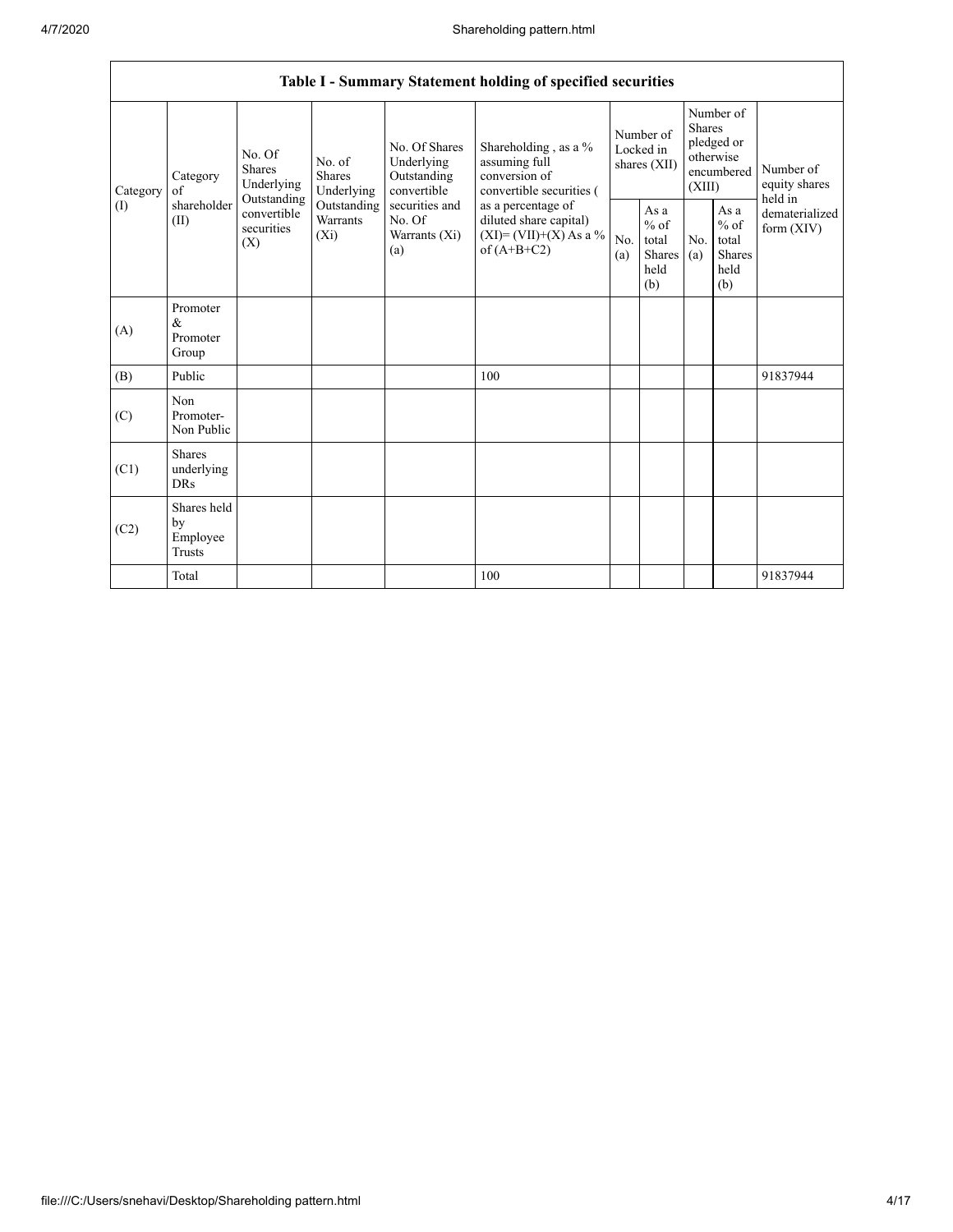|                                                                             |                                                                                                                        |                         |                         |                                 |                                    |                             | Table II - Statement showing shareholding pattern of the Promoter and Promoter Group          |                           |               |                                      |                                 |  |
|-----------------------------------------------------------------------------|------------------------------------------------------------------------------------------------------------------------|-------------------------|-------------------------|---------------------------------|------------------------------------|-----------------------------|-----------------------------------------------------------------------------------------------|---------------------------|---------------|--------------------------------------|---------------------------------|--|
|                                                                             |                                                                                                                        |                         | No. of                  | No.<br>Of                       | No. Of                             | Total nos.                  | Shareholding<br>as a % of total                                                               | class of securities (IX)  |               | Number of Voting Rights held in each |                                 |  |
| Sr.                                                                         | Category &<br>Name of the<br>Shareholders                                                                              | Nos. Of<br>shareholders | fully paid<br>up equity | Partly<br>paid-<br>up           | shares<br>underlying<br>Depository | shares<br>held<br>$(VII) =$ | no. of shares<br>(calculated as<br>per SCRR,                                                  | No of Voting (XIV) Rights |               |                                      | Total<br>as a %                 |  |
|                                                                             | (1)                                                                                                                    | (III)                   | shares<br>held $(IV)$   | equity<br>shares<br>held<br>(V) | Receipts<br>(VI)                   | $(IV)+$<br>$(V)$ + $(VI)$   | 1957) (VIII)<br>As a % of<br>$(A+B+C2)$                                                       | Class eg:<br>Χ            | Class<br>eg:y | Total                                | of<br>Total<br>Voting<br>rights |  |
| A                                                                           | Table II - Statement showing shareholding pattern of the Promoter and Promoter Group                                   |                         |                         |                                 |                                    |                             |                                                                                               |                           |               |                                      |                                 |  |
| (1)                                                                         | Indian                                                                                                                 |                         |                         |                                 |                                    |                             |                                                                                               |                           |               |                                      |                                 |  |
| (2)                                                                         | Foreign                                                                                                                |                         |                         |                                 |                                    |                             |                                                                                               |                           |               |                                      |                                 |  |
| $\, {\bf B}$                                                                | Table III - Statement showing shareholding pattern of the Public shareholder                                           |                         |                         |                                 |                                    |                             |                                                                                               |                           |               |                                      |                                 |  |
| (1)                                                                         | Institutions                                                                                                           |                         |                         |                                 |                                    |                             |                                                                                               |                           |               |                                      |                                 |  |
| (a)                                                                         | Mutual Funds                                                                                                           | 6                       | 16878748                |                                 |                                    | 16878748                    | 18.3                                                                                          | 16878748                  |               | 16878748                             | 18.3                            |  |
| (c)                                                                         | Alternate<br>Investment<br>Funds                                                                                       | 3                       | 569891                  |                                 |                                    | 569891                      | 0.62                                                                                          | 569891                    |               | 569891                               | 0.62                            |  |
| (e)                                                                         | Foreign<br>Portfolio<br>Investors                                                                                      | 34                      | 20767733                |                                 |                                    | 20767733                    | 22.52                                                                                         | 20767733                  |               | 20767733                             | 22.52                           |  |
| (f)                                                                         | Financial<br>Institutions/<br><b>Banks</b>                                                                             | 2                       | 41013                   |                                 |                                    | 41013                       | 0.04                                                                                          | 41013                     |               | 41013                                | 0.04                            |  |
| Sub-Total<br>(B)(1)                                                         |                                                                                                                        | 45                      | 38257385                |                                 |                                    | 38257385                    | 41.49                                                                                         | 38257385                  |               | 38257385                             | 41.49                           |  |
| (3)                                                                         | Non-institutions                                                                                                       |                         |                         |                                 |                                    |                             |                                                                                               |                           |               |                                      |                                 |  |
| (a(i))                                                                      | Individuals -<br>i.Individual<br>shareholders<br>holding<br>nominal share<br>capital up to<br>Rs. 2 lakhs.             | 24215                   | 6131662                 |                                 |                                    | 6131662                     | 6.65                                                                                          | 6131662                   |               | 6131662                              | 6.65                            |  |
| (a(ii))                                                                     | Individuals -<br>ii. Individual<br>shareholders<br>holding<br>nominal share<br>capital in<br>excess of Rs.<br>2 lakhs. | 45                      | 3199764                 |                                 |                                    | 3199764                     | 3.47                                                                                          | 3199764                   |               | 3199764                              | 3.47                            |  |
| (e)                                                                         | Any Other<br>(specify)                                                                                                 | 1646                    | 44622024                |                                 |                                    | 44622024                    | 48.39                                                                                         | 44622024                  |               | 44622024                             | 48.39                           |  |
| Sub-Total<br>(B)(3)                                                         |                                                                                                                        | 25906                   | 53953450                |                                 |                                    | 53953450                    | 58.51                                                                                         | 53953450                  |               | 53953450                             | 58.51                           |  |
| <b>Total Public</b><br>Shareholding<br>$(B)=(B)(1)+$<br>$(B)(2)+(B)$<br>(3) |                                                                                                                        | 25951                   | 92210835                |                                 |                                    | 92210835                    | 100                                                                                           | 92210835                  |               | 92210835                             | 100                             |  |
| $\mathbf C$                                                                 |                                                                                                                        |                         |                         |                                 |                                    |                             | Table IV - Statement showing shareholding pattern of the Non Promoter- Non Public shareholder |                           |               |                                      |                                 |  |
| Total (<br>$A+B+C2$ )                                                       |                                                                                                                        | 25951                   | 92210835                |                                 |                                    | 92210835                    | 100                                                                                           | 92210835                  |               | 92210835                             | 100                             |  |
| Total<br>$(A+B+C)$                                                          |                                                                                                                        | 25951                   | 92210835                |                                 |                                    | 92210835                    | 100                                                                                           | 92210835                  |               | 92210835                             | 100                             |  |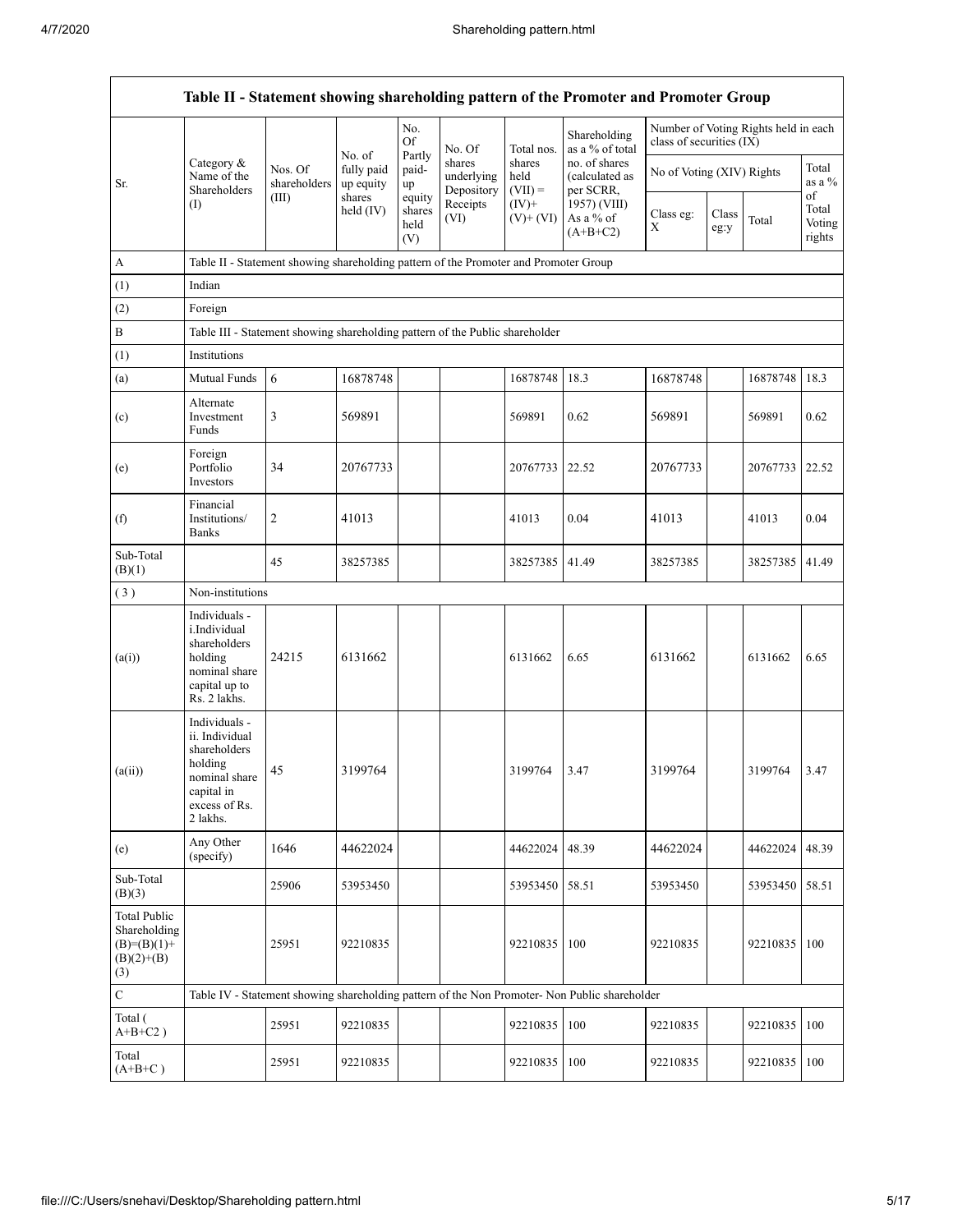$\mathsf{r}$ 

| Table II - Statement showing shareholding pattern of the Promoter and Promoter Group |                                                                                          |                                                                                                    |                                            |                                                                                               |                                        |                                                         |                                                                               |                                                  |                                                                         |  |  |  |
|--------------------------------------------------------------------------------------|------------------------------------------------------------------------------------------|----------------------------------------------------------------------------------------------------|--------------------------------------------|-----------------------------------------------------------------------------------------------|----------------------------------------|---------------------------------------------------------|-------------------------------------------------------------------------------|--------------------------------------------------|-------------------------------------------------------------------------|--|--|--|
| Sr.                                                                                  | No. Of<br><b>Shares</b><br>Underlying<br>Outstanding<br>convertible<br>securities<br>(X) | No. of<br>Shares<br>Underlying                                                                     | No. Of Shares<br>Underlying<br>Outstanding | Shareholding, as a %<br>assuming full conversion of<br>convertible securities (as a           | Number of<br>Locked in<br>shares (XII) |                                                         | Number of<br><b>Shares</b><br>pledged or<br>otherwise<br>encumbered<br>(XIII) |                                                  | Number of<br>equity shares<br>held in<br>dematerialized<br>form $(XIV)$ |  |  |  |
|                                                                                      |                                                                                          | convertible<br>Outstanding<br>securities and No.<br>Warrants<br>Of Warrants (Xi)<br>$(X_i)$<br>(a) |                                            | percentage of diluted share<br>capital) $(XI) = (VII)+(X)$ As a<br>% of $(A+B+C2)$            |                                        | As a<br>$%$ of<br>total<br><b>Shares</b><br>held<br>(b) | No.<br>(a)                                                                    | As a<br>$%$ of<br>total<br>Shares<br>held<br>(b) |                                                                         |  |  |  |
| A                                                                                    |                                                                                          |                                                                                                    |                                            | Table II - Statement showing shareholding pattern of the Promoter and Promoter Group          |                                        |                                                         |                                                                               |                                                  |                                                                         |  |  |  |
| (1)                                                                                  | Indian                                                                                   |                                                                                                    |                                            |                                                                                               |                                        |                                                         |                                                                               |                                                  |                                                                         |  |  |  |
| (2)                                                                                  | Foreign                                                                                  |                                                                                                    |                                            |                                                                                               |                                        |                                                         |                                                                               |                                                  |                                                                         |  |  |  |
| $\, {\bf B}$                                                                         |                                                                                          | Table III - Statement showing shareholding pattern of the Public shareholder                       |                                            |                                                                                               |                                        |                                                         |                                                                               |                                                  |                                                                         |  |  |  |
| (1)                                                                                  | Institutions                                                                             |                                                                                                    |                                            |                                                                                               |                                        |                                                         |                                                                               |                                                  |                                                                         |  |  |  |
| (a)                                                                                  |                                                                                          |                                                                                                    |                                            | 18.3                                                                                          |                                        |                                                         |                                                                               |                                                  | 16878748                                                                |  |  |  |
| (c)                                                                                  |                                                                                          |                                                                                                    |                                            | 0.62                                                                                          |                                        |                                                         |                                                                               |                                                  | 569891                                                                  |  |  |  |
| (e)                                                                                  |                                                                                          |                                                                                                    |                                            | 22.52                                                                                         |                                        |                                                         |                                                                               |                                                  | 20767733                                                                |  |  |  |
| (f)                                                                                  |                                                                                          |                                                                                                    |                                            | 0.04                                                                                          |                                        |                                                         |                                                                               |                                                  | 41013                                                                   |  |  |  |
| Sub-Total<br>(B)(1)                                                                  |                                                                                          |                                                                                                    |                                            | 41.49                                                                                         |                                        |                                                         |                                                                               |                                                  | 38257385                                                                |  |  |  |
| (3)                                                                                  | Non-institutions                                                                         |                                                                                                    |                                            |                                                                                               |                                        |                                                         |                                                                               |                                                  |                                                                         |  |  |  |
| (a(i))                                                                               |                                                                                          |                                                                                                    |                                            | 6.65                                                                                          |                                        |                                                         |                                                                               |                                                  | 5920775                                                                 |  |  |  |
| (a(ii))                                                                              |                                                                                          |                                                                                                    |                                            | 3.47                                                                                          |                                        |                                                         |                                                                               |                                                  | 3163014                                                                 |  |  |  |
| (e)                                                                                  |                                                                                          |                                                                                                    |                                            | 48.39                                                                                         |                                        |                                                         |                                                                               |                                                  | 44496770                                                                |  |  |  |
| Sub-Total<br>(B)(3)                                                                  |                                                                                          |                                                                                                    |                                            | 58.51                                                                                         |                                        |                                                         |                                                                               |                                                  | 53580559                                                                |  |  |  |
| Total Public<br>Shareholding<br>$(B)=(B)(1)+$<br>$(B)(2)+(B)$<br>(3)                 |                                                                                          |                                                                                                    |                                            | 100                                                                                           |                                        |                                                         |                                                                               |                                                  | 91837944                                                                |  |  |  |
| $\mathbf C$                                                                          |                                                                                          |                                                                                                    |                                            | Table IV - Statement showing shareholding pattern of the Non Promoter- Non Public shareholder |                                        |                                                         |                                                                               |                                                  |                                                                         |  |  |  |
| Total (<br>$A+B+C2$ )                                                                |                                                                                          |                                                                                                    |                                            | 100                                                                                           |                                        |                                                         |                                                                               |                                                  | 91837944                                                                |  |  |  |
| Total<br>$(A+B+C)$                                                                   |                                                                                          |                                                                                                    |                                            | 100                                                                                           |                                        |                                                         |                                                                               |                                                  | 91837944                                                                |  |  |  |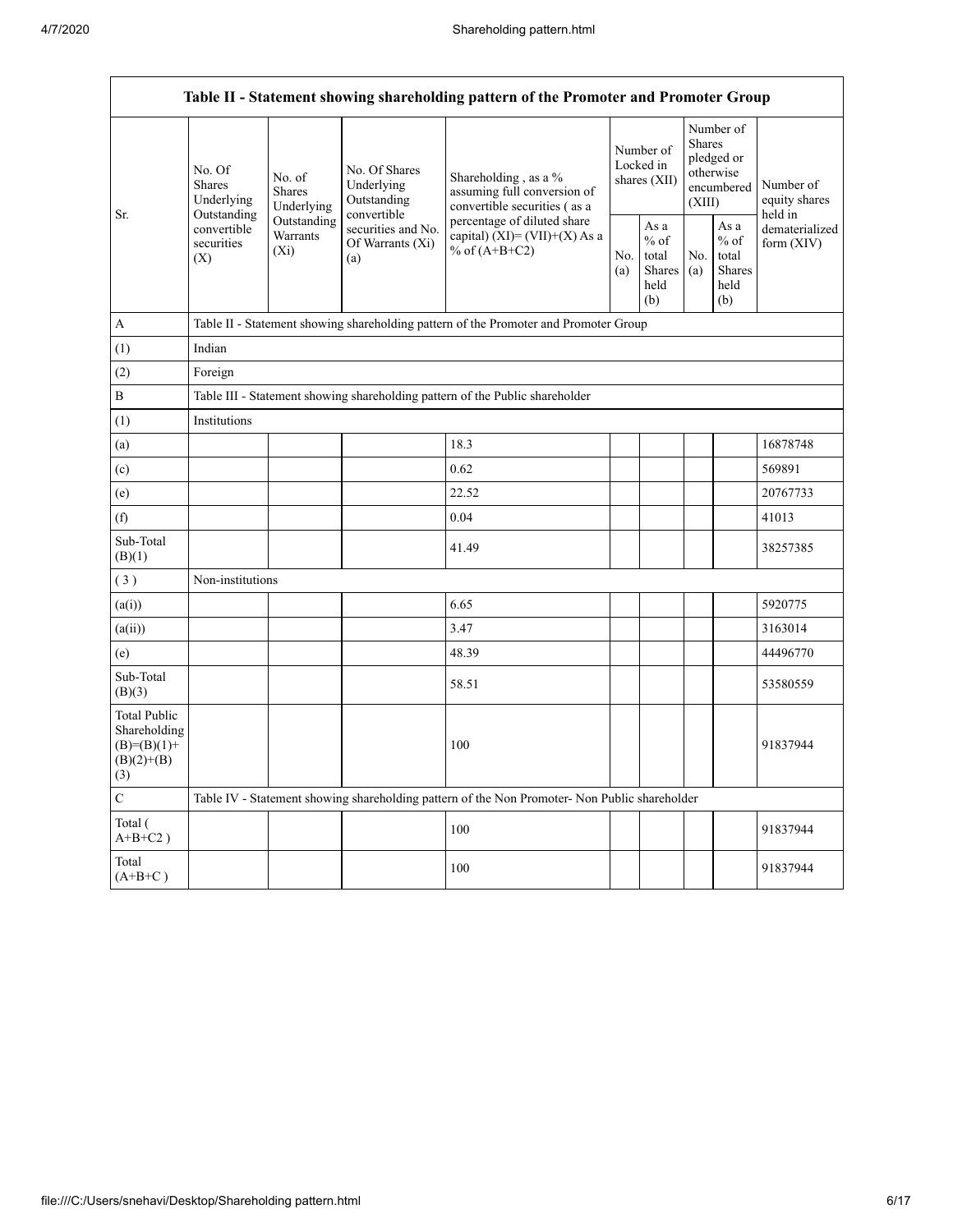|                                                                                                                                                                                      | <b>Mutual Funds</b>                                                   |                                                                     |                                                                                              |                                       |                             |  |  |  |  |  |  |  |
|--------------------------------------------------------------------------------------------------------------------------------------------------------------------------------------|-----------------------------------------------------------------------|---------------------------------------------------------------------|----------------------------------------------------------------------------------------------|---------------------------------------|-----------------------------|--|--|--|--|--|--|--|
| Searial No.                                                                                                                                                                          | $\mathbf{1}$                                                          | $\overline{c}$                                                      | $\overline{3}$                                                                               | $\overline{4}$                        |                             |  |  |  |  |  |  |  |
| Name of the<br>Shareholders (I)                                                                                                                                                      | Reliance Capital Trustee<br>Co Ltd-A/C Nippon<br>India Small Cap Fund | HDFC Trustee Company<br>Ltd. A/C HDFC Capital<br>Builder Value Fund | Aditya Birla Sun Life Trustee<br>Private Limited A/C Aditya Birla<br>Sun Life Small Cap Fund | <b>IDFC</b><br>Infrastructure<br>Fund | Click<br>here to go<br>back |  |  |  |  |  |  |  |
| PAN (II)                                                                                                                                                                             | AAATR0090B                                                            | AAATH1809A                                                          | AAATB0102C                                                                                   | AAETS9556K                            | Total                       |  |  |  |  |  |  |  |
| No. of fully paid<br>up equity shares<br>held (IV)                                                                                                                                   | 8026928                                                               | 4763329                                                             | 2943659                                                                                      | 1142467                               | 16876383                    |  |  |  |  |  |  |  |
| No. Of Partly paid-<br>up equity shares<br>held(V)                                                                                                                                   |                                                                       |                                                                     |                                                                                              |                                       |                             |  |  |  |  |  |  |  |
| No. Of shares<br>underlying<br>Depository<br>Receipts (VI)                                                                                                                           |                                                                       |                                                                     |                                                                                              |                                       |                             |  |  |  |  |  |  |  |
| Total nos. shares<br>held $(VII) = (IV) +$<br>$(V)$ + $(VI)$                                                                                                                         | 8026928                                                               | 4763329                                                             | 2943659                                                                                      | 1142467                               | 16876383                    |  |  |  |  |  |  |  |
| Shareholding as a<br>% of total no. of<br>shares (calculated<br>as per SCRR,<br>1957) (VIII) As a<br>% of $(A+B+C2)$                                                                 | 8.7                                                                   | 5.17                                                                | 3.19                                                                                         | 1.24                                  | 18.3                        |  |  |  |  |  |  |  |
|                                                                                                                                                                                      | Number of Voting Rights held in each class of securities (IX)         |                                                                     |                                                                                              |                                       |                             |  |  |  |  |  |  |  |
| Class eg: X                                                                                                                                                                          | 8026928                                                               | 4763329                                                             | 2943659                                                                                      | 1142467                               | 16876383                    |  |  |  |  |  |  |  |
| Class eg:y                                                                                                                                                                           |                                                                       |                                                                     |                                                                                              |                                       |                             |  |  |  |  |  |  |  |
| Total                                                                                                                                                                                | 8026928                                                               | 4763329                                                             | 2943659                                                                                      | 1142467                               | 16876383                    |  |  |  |  |  |  |  |
| Total as a % of<br>Total Voting rights                                                                                                                                               | 8.7                                                                   | 5.17                                                                | 3.19                                                                                         | 1.24                                  | 18.3                        |  |  |  |  |  |  |  |
| No. Of Shares<br>Underlying<br>Outstanding<br>convertible<br>securities $(X)$                                                                                                        |                                                                       |                                                                     |                                                                                              |                                       |                             |  |  |  |  |  |  |  |
| No. of Shares<br>Underlying<br>Outstanding<br>Warrants (Xi)                                                                                                                          |                                                                       |                                                                     |                                                                                              |                                       |                             |  |  |  |  |  |  |  |
| No. Of Shares<br>Underlying<br>Outstanding<br>convertible<br>securities and No.<br>Of Warrants (Xi)<br>(a)                                                                           |                                                                       |                                                                     |                                                                                              |                                       |                             |  |  |  |  |  |  |  |
| Shareholding, as a<br>% assuming full<br>conversion of<br>convertible<br>securities (as a<br>percentage of<br>diluted share<br>capital) (XI)=<br>$(VII)+(X)$ As a %<br>of $(A+B+C2)$ | 8.7                                                                   | 5.17                                                                | 3.19                                                                                         | 1.24                                  | 18.3                        |  |  |  |  |  |  |  |
| Number of Locked in shares (XII)                                                                                                                                                     |                                                                       |                                                                     |                                                                                              |                                       |                             |  |  |  |  |  |  |  |
| No. (a)                                                                                                                                                                              |                                                                       |                                                                     |                                                                                              |                                       |                             |  |  |  |  |  |  |  |
| As a % of total<br>Shares held (b)                                                                                                                                                   |                                                                       |                                                                     |                                                                                              |                                       |                             |  |  |  |  |  |  |  |
| Number of equity<br>shares held in                                                                                                                                                   | 8026928                                                               | 4763329                                                             | 2943659                                                                                      | 1142467                               | 16876383                    |  |  |  |  |  |  |  |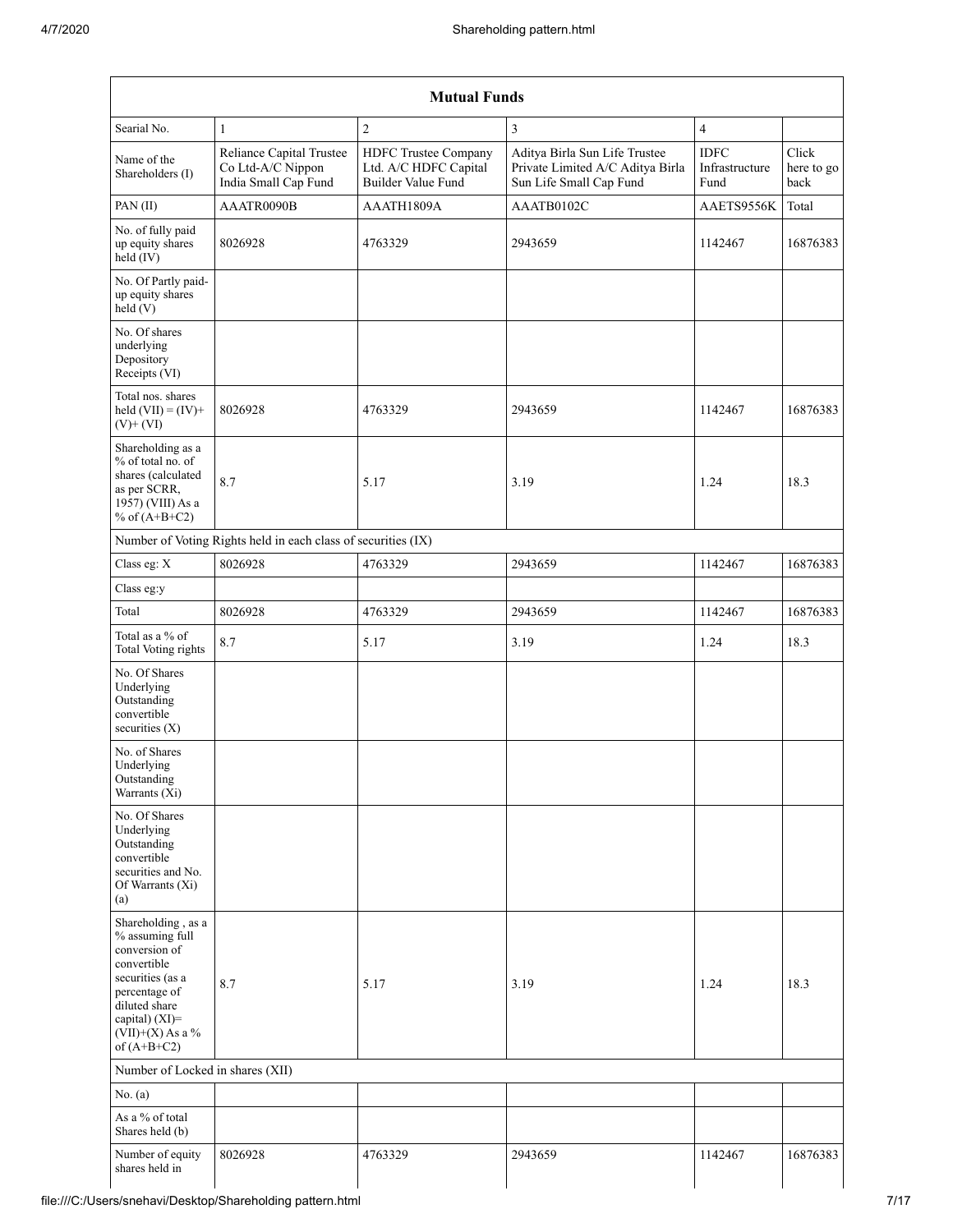| dematerialized<br>form $(XIV)$  |  |  |  |  |  |  |  |  |
|---------------------------------|--|--|--|--|--|--|--|--|
| Reason for not providing PAN    |  |  |  |  |  |  |  |  |
| Reason for not<br>providing PAN |  |  |  |  |  |  |  |  |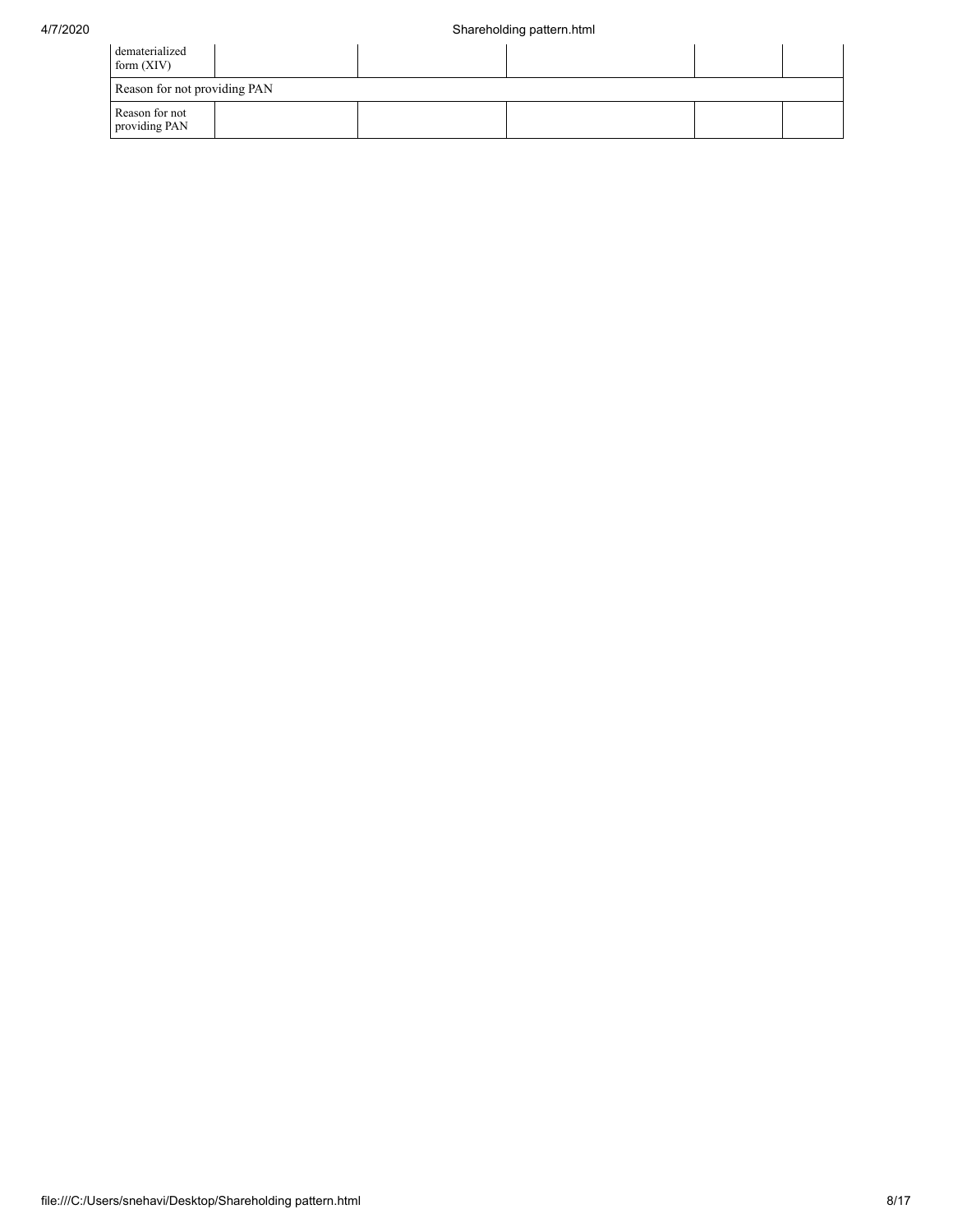|                                                                                                                                                                                      | <b>Foreign Portfolio Investors</b>          |                                                               |                                                  |                                               |                                                 |                             |  |  |  |  |  |  |  |
|--------------------------------------------------------------------------------------------------------------------------------------------------------------------------------------|---------------------------------------------|---------------------------------------------------------------|--------------------------------------------------|-----------------------------------------------|-------------------------------------------------|-----------------------------|--|--|--|--|--|--|--|
| Searial No.                                                                                                                                                                          | $\mathbf{1}$                                | $\sqrt{2}$                                                    | 3                                                | $\overline{4}$                                | 5                                               |                             |  |  |  |  |  |  |  |
| Name of the<br>Shareholders (I)                                                                                                                                                      | East Bridge<br>Capital Master<br>Fund I Ltd | Kuwait Investment<br>Authority Fund<br>F <sub>238</sub>       | Consilium Extended<br>Opportunities Fund<br>L.P. | East Bridge Capital<br>Master Fund<br>Limited | Legato Capital<br>Management<br>Investments LlC | Click<br>here to go<br>back |  |  |  |  |  |  |  |
| PAN (II)                                                                                                                                                                             | AAECE8814F                                  | AAATK3858Q                                                    | AANFC8569P                                       | AACCE9888M                                    | AACCL9875D                                      | Total                       |  |  |  |  |  |  |  |
| No. of fully paid<br>up equity shares<br>held (IV)                                                                                                                                   | 4793508                                     | 4174921                                                       | 3686893                                          | 3599997                                       | 1275110                                         | 17530429                    |  |  |  |  |  |  |  |
| No. Of Partly paid-<br>up equity shares<br>held(V)                                                                                                                                   |                                             |                                                               |                                                  |                                               |                                                 |                             |  |  |  |  |  |  |  |
| No. Of shares<br>underlying<br>Depository<br>Receipts (VI)                                                                                                                           |                                             |                                                               |                                                  |                                               |                                                 |                             |  |  |  |  |  |  |  |
| Total nos. shares<br>held $(VII) = (IV) +$<br>$(V)$ + $(VI)$                                                                                                                         | 4793508                                     | 4174921                                                       | 3686893                                          | 3599997                                       | 1275110                                         | 17530429                    |  |  |  |  |  |  |  |
| Shareholding as a<br>% of total no. of<br>shares (calculated<br>as per SCRR,<br>1957) (VIII) As a<br>% of $(A+B+C2)$                                                                 | 5.2                                         | 4.53                                                          | $\overline{4}$                                   | 3.9                                           | 1.38                                            | 19.01                       |  |  |  |  |  |  |  |
|                                                                                                                                                                                      |                                             | Number of Voting Rights held in each class of securities (IX) |                                                  |                                               |                                                 |                             |  |  |  |  |  |  |  |
| Class eg: X                                                                                                                                                                          | 4793508                                     | 4174921                                                       | 3686893                                          | 3599997                                       | 1275110                                         | 17530429                    |  |  |  |  |  |  |  |
| Class eg:y                                                                                                                                                                           |                                             |                                                               |                                                  |                                               |                                                 |                             |  |  |  |  |  |  |  |
| Total                                                                                                                                                                                | 4793508                                     | 4174921                                                       | 3686893                                          | 3599997                                       | 1275110                                         | 17530429                    |  |  |  |  |  |  |  |
| Total as a % of<br>Total Voting rights                                                                                                                                               | 5.2                                         | 4.53                                                          | $\overline{4}$                                   | 3.9                                           | 1.38                                            | 19.01                       |  |  |  |  |  |  |  |
| No. Of Shares<br>Underlying<br>Outstanding<br>convertible<br>securities $(X)$                                                                                                        |                                             |                                                               |                                                  |                                               |                                                 |                             |  |  |  |  |  |  |  |
| No. of Shares<br>Underlying<br>Outstanding<br>Warrants (Xi)                                                                                                                          |                                             |                                                               |                                                  |                                               |                                                 |                             |  |  |  |  |  |  |  |
| No. Of Shares<br>Underlying<br>Outstanding<br>convertible<br>securities and No.<br>Of Warrants (Xi)<br>(a)                                                                           |                                             |                                                               |                                                  |                                               |                                                 |                             |  |  |  |  |  |  |  |
| Shareholding, as a<br>% assuming full<br>conversion of<br>convertible<br>securities (as a<br>percentage of<br>diluted share<br>capital) (XI)=<br>$(VII)+(X)$ As a %<br>of $(A+B+C2)$ | 5.2                                         | 4.53                                                          | $\overline{4}$                                   | 3.9                                           | 1.38                                            | 19.01                       |  |  |  |  |  |  |  |
| Number of Locked in shares (XII)                                                                                                                                                     |                                             |                                                               |                                                  |                                               |                                                 |                             |  |  |  |  |  |  |  |
| No. (a)                                                                                                                                                                              |                                             |                                                               |                                                  |                                               |                                                 |                             |  |  |  |  |  |  |  |
| As a % of total<br>Shares held (b)                                                                                                                                                   |                                             |                                                               |                                                  |                                               |                                                 |                             |  |  |  |  |  |  |  |
| Number of equity<br>shares held in                                                                                                                                                   | 4793508                                     | 4174921                                                       | 3686893                                          | 3599997                                       | 1275110                                         | 17530429                    |  |  |  |  |  |  |  |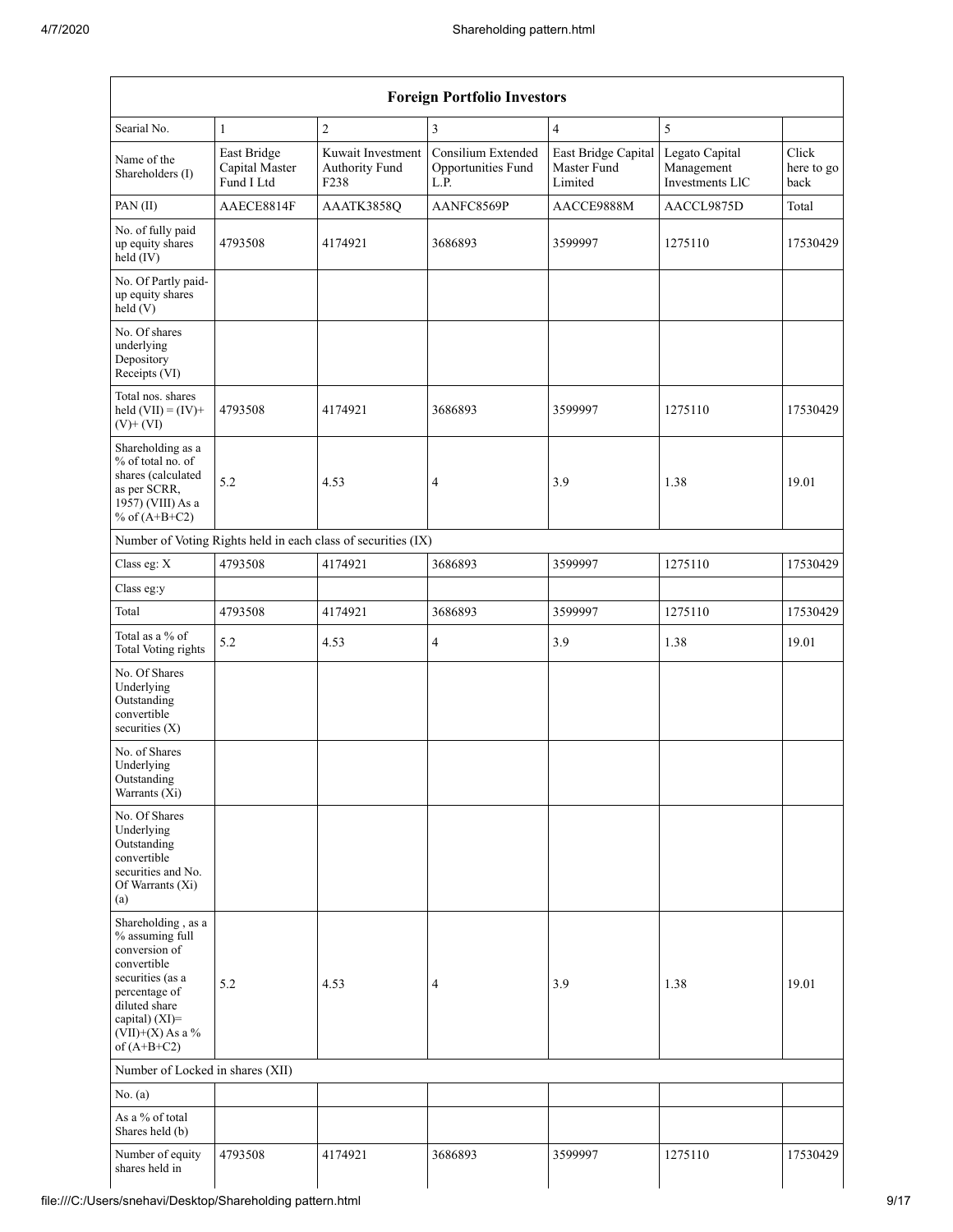| dematerialized<br>form $(XIV)$  |  |  |  |  |  |  |  |  |  |  |
|---------------------------------|--|--|--|--|--|--|--|--|--|--|
| Reason for not providing PAN    |  |  |  |  |  |  |  |  |  |  |
| Reason for not<br>providing PAN |  |  |  |  |  |  |  |  |  |  |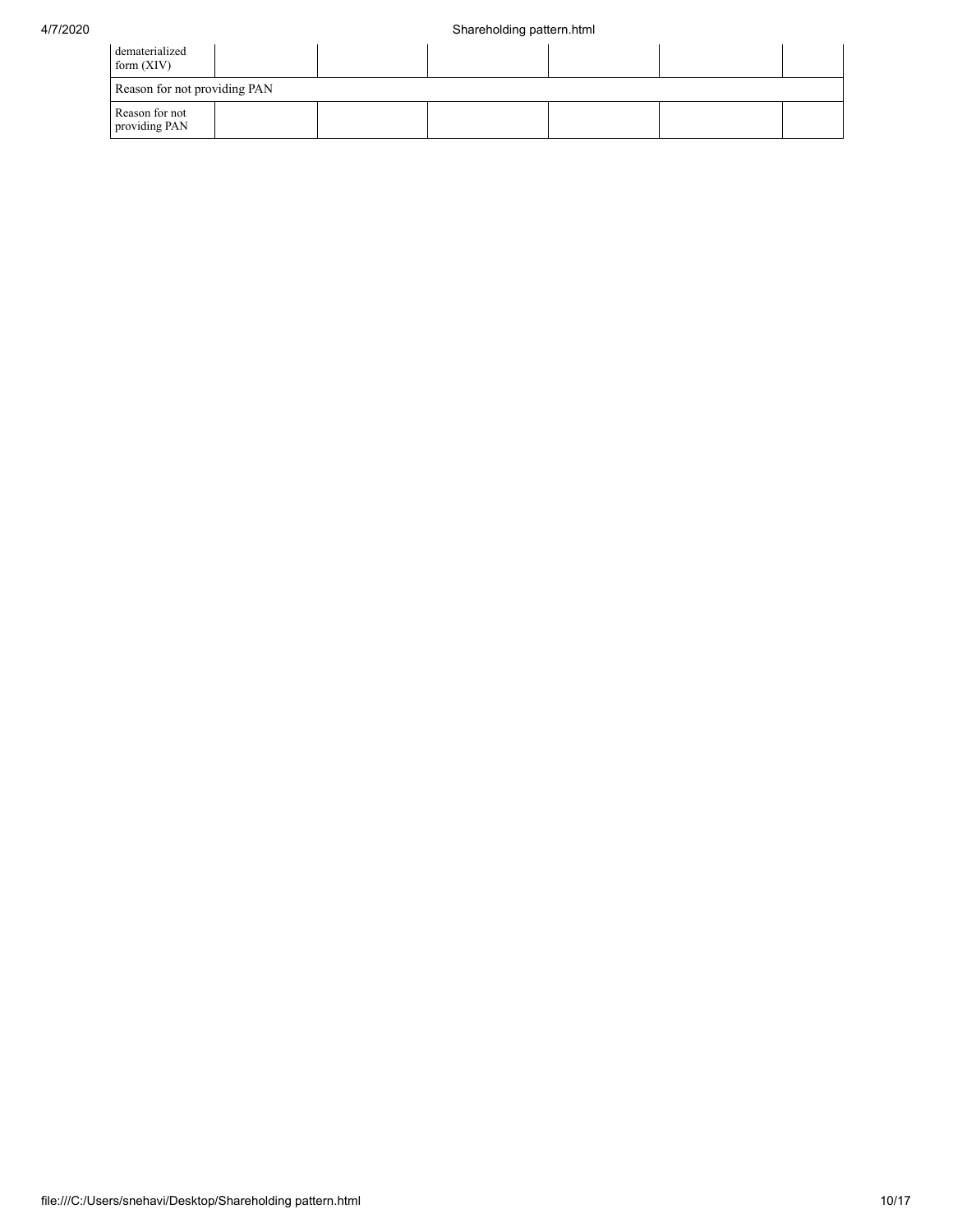|                                                                                                                                                                                         | Any Other (specify)        |                     |                                        |                                           |           |                                              |                  |  |  |  |  |  |  |
|-----------------------------------------------------------------------------------------------------------------------------------------------------------------------------------------|----------------------------|---------------------|----------------------------------------|-------------------------------------------|-----------|----------------------------------------------|------------------|--|--|--|--|--|--|
| Searial No.                                                                                                                                                                             | $\mathbf{1}$               | $\overline{c}$      | 3                                      | $\overline{4}$                            | 5         | 6                                            | $\boldsymbol{7}$ |  |  |  |  |  |  |
| Category                                                                                                                                                                                | <b>Bodies</b><br>Corporate | Clearing<br>Members | Director or<br>Director's<br>Relatives | Director or Director's<br>Relatives       | Employees | Employees                                    | HUF              |  |  |  |  |  |  |
| Category / More<br>than 1 percentage                                                                                                                                                    | Category                   | Category            | Category                               | More than 1 percentage<br>of shareholding | Category  | More than 1<br>percentage of<br>shareholding | Category         |  |  |  |  |  |  |
| Name of the<br>Shareholders (I)                                                                                                                                                         |                            |                     |                                        | Sanjay Nayak                              |           | Kumar N Sivarajan                            |                  |  |  |  |  |  |  |
| PAN (II)                                                                                                                                                                                |                            |                     |                                        | AAAPN0409J                                |           | AIFPS1823E                                   |                  |  |  |  |  |  |  |
| No. of the<br>Shareholders (I)                                                                                                                                                          | 172                        | 49                  | 3                                      | $\mathbf{1}$                              | 395       | $\mathbf{1}$                                 | 617              |  |  |  |  |  |  |
| No. of fully paid<br>up equity shares<br>held (IV)                                                                                                                                      | 982337                     | 95825               | 3399324                                | 2558991                                   | 5930159   | 1626250                                      | 249341           |  |  |  |  |  |  |
| No. Of Partly paid-<br>up equity shares<br>held (V)                                                                                                                                     |                            |                     |                                        |                                           |           |                                              |                  |  |  |  |  |  |  |
| No. Of shares<br>underlying<br>Depository<br>Receipts (VI)                                                                                                                              |                            |                     |                                        |                                           |           |                                              |                  |  |  |  |  |  |  |
| Total nos. shares<br>held $(VII) = (IV) +$<br>$(V)$ + $(VI)$                                                                                                                            | 982337                     | 95825               | 3399324                                | 2558991                                   | 5930159   | 1626250                                      | 249341           |  |  |  |  |  |  |
| Shareholding as a<br>% of total no. of<br>shares (calculated<br>as per SCRR,<br>1957) (VIII) As a<br>% of $(A+B+C2)$                                                                    | 1.07                       | 0.1                 | 3.69                                   | 2.78                                      | 6.43      | 1.76                                         | 0.27             |  |  |  |  |  |  |
| Number of Voting Rights held in each class of securities (IX)                                                                                                                           |                            |                     |                                        |                                           |           |                                              |                  |  |  |  |  |  |  |
| Class eg: X                                                                                                                                                                             | 982337                     | 95825               | 3399324                                | 2558991                                   | 5930159   | 1626250                                      | 249341           |  |  |  |  |  |  |
| Class eg:y                                                                                                                                                                              |                            |                     |                                        |                                           |           |                                              |                  |  |  |  |  |  |  |
| Total                                                                                                                                                                                   | 982337                     | 95825               | 3399324                                | 2558991                                   | 5930159   | 1626250                                      | 249341           |  |  |  |  |  |  |
| Total as a % of<br><b>Total Voting rights</b>                                                                                                                                           | 1.07                       | 0.1                 | 3.69                                   | 2.78                                      | 6.43      | 1.76                                         | 0.27             |  |  |  |  |  |  |
| No. Of Shares<br>Underlying<br>Outstanding<br>convertible<br>securities (X)                                                                                                             |                            |                     |                                        |                                           |           |                                              |                  |  |  |  |  |  |  |
| No. of Shares<br>Underlying<br>Outstanding<br>Warrants (Xi)                                                                                                                             |                            |                     |                                        |                                           |           |                                              |                  |  |  |  |  |  |  |
| No. Of Shares<br>Underlying<br>Outstanding<br>convertible<br>securities and No.<br>Of Warrants (Xi)<br>(a)                                                                              |                            |                     |                                        |                                           |           |                                              |                  |  |  |  |  |  |  |
| Shareholding, as a<br>% assuming full<br>conversion of<br>convertible<br>securities (as a<br>percentage of<br>diluted share<br>capital) $(XI)$ =<br>$(VII)+(X)$ As a %<br>of $(A+B+C2)$ | 1.07                       | 0.1                 | 3.69                                   | 2.78                                      | 6.43      | 1.76                                         | 0.27             |  |  |  |  |  |  |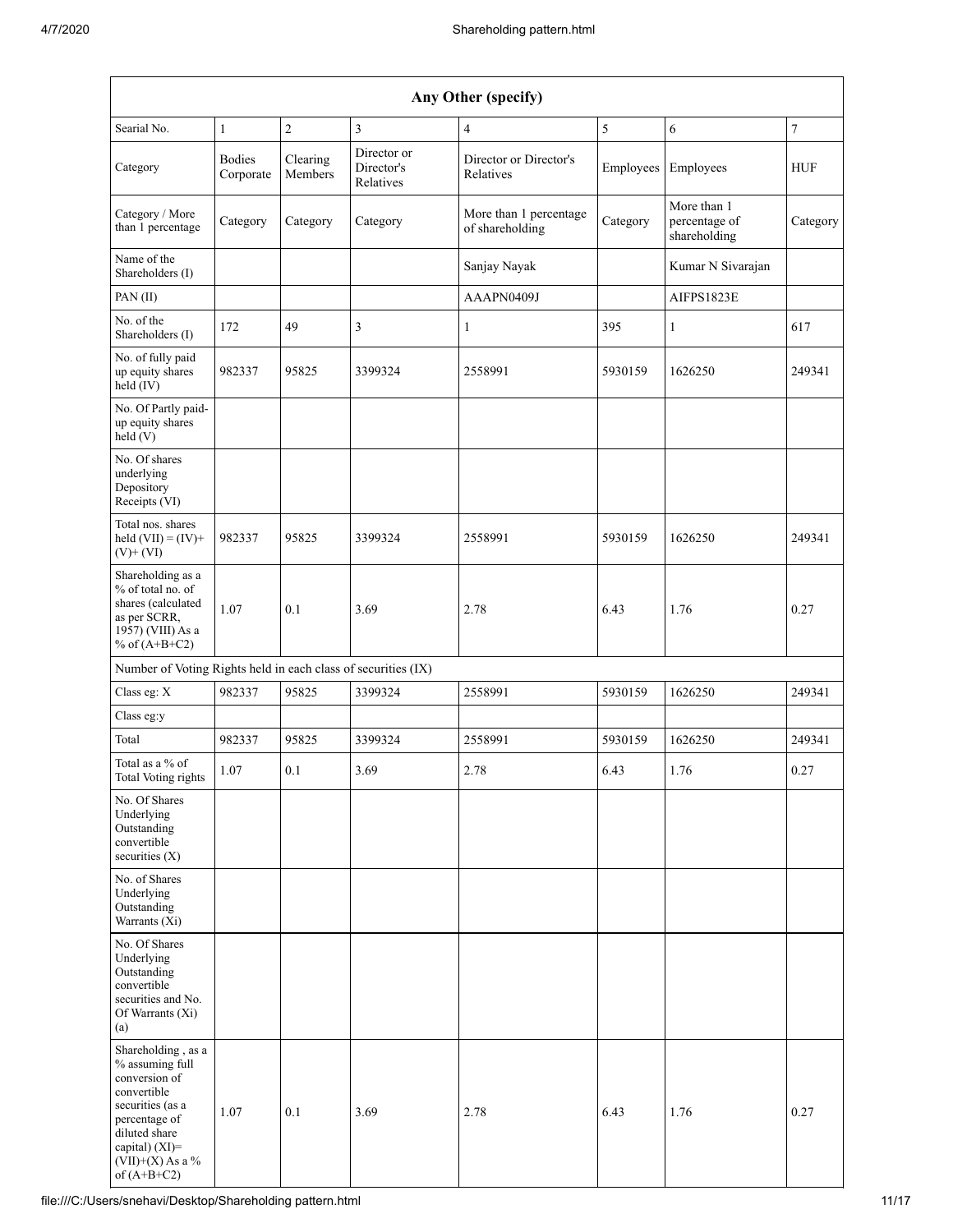| Number of Locked in shares (XII)                                     |        |       |         |         |         |         |        |
|----------------------------------------------------------------------|--------|-------|---------|---------|---------|---------|--------|
| No. (a)                                                              |        |       |         |         |         |         |        |
| As a % of total<br>Shares held (b)                                   |        |       |         |         |         |         |        |
| Number of equity<br>shares held in<br>dematerialized<br>form $(XIV)$ | 982337 | 95825 | 3399324 | 2558991 | 5930084 | 1626250 | 249341 |
| Reason for not providing PAN                                         |        |       |         |         |         |         |        |
| Reason for not<br>providing PAN                                      |        |       |         |         |         |         |        |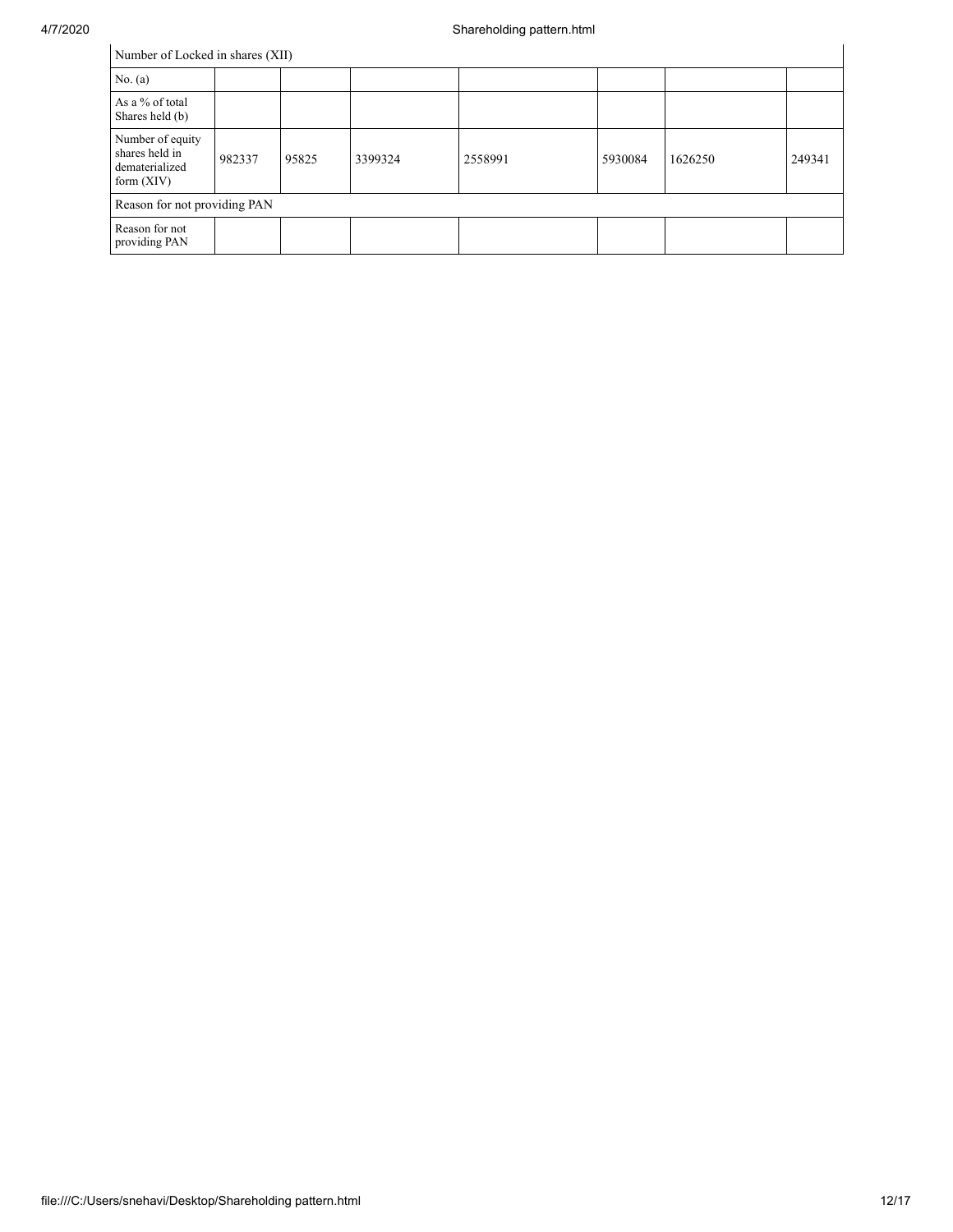| Any Other (specify)                                                                                                                                                                                                      |                              |                      |                                           |                                           |                                           |                |
|--------------------------------------------------------------------------------------------------------------------------------------------------------------------------------------------------------------------------|------------------------------|----------------------|-------------------------------------------|-------------------------------------------|-------------------------------------------|----------------|
| Searial No.                                                                                                                                                                                                              | $\,8\,$                      | 9                    | 10                                        | 11                                        | 12                                        | 13             |
| Category                                                                                                                                                                                                                 | Non-Resident<br>Indian (NRI) | Others               | Others                                    | Others                                    | Others                                    | Trusts         |
| Category / More<br>than 1 percentage                                                                                                                                                                                     | Category                     | Category             | More than 1 percentage<br>of shareholding | More than 1 percentage<br>of shareholding | More than 1 percentage<br>of shareholding | Category       |
| Name of the<br>Shareholders (I)                                                                                                                                                                                          |                              | Foreign<br>Companies | Cascade Capital<br>Management Mauritius   | Samena Spectrum Co                        | Mayfield XII, Mauritius                   |                |
| PAN (II)                                                                                                                                                                                                                 |                              |                      | AAGCC7235A                                | AAXCS0197E                                | AAFCM0300F                                |                |
| No. of the<br>Shareholders (I)                                                                                                                                                                                           | 404                          | 4                    | $\mathbf{1}$                              | $\mathbf{1}$                              | $\mathbf{1}$                              | $\overline{c}$ |
| No. of fully paid<br>up equity shares<br>held (IV)                                                                                                                                                                       | 677381                       | 33191276             | 16513184                                  | 9441649                                   | 7106628                                   | 96381          |
| No. Of Partly paid-<br>up equity shares<br>held (V)                                                                                                                                                                      |                              |                      |                                           |                                           |                                           |                |
| No. Of shares<br>underlying<br>Depository<br>Receipts (VI)                                                                                                                                                               |                              |                      |                                           |                                           |                                           |                |
| Total nos. shares<br>held $(VII) = (IV) +$<br>$(V)$ + $(VI)$                                                                                                                                                             | 677381                       | 33191276             | 16513184                                  | 9441649                                   | 7106628                                   | 96381          |
| Shareholding as a<br>% of total no. of<br>shares (calculated<br>as per SCRR,<br>1957) (VIII) As a<br>% of $(A+B+C2)$                                                                                                     | 0.73                         | 35.99                | 17.91                                     | 10.24                                     | 7.71                                      | 0.1            |
| Number of Voting Rights held in each class of securities (IX)                                                                                                                                                            |                              |                      |                                           |                                           |                                           |                |
| Class eg: X                                                                                                                                                                                                              | 677381                       | 33191276             | 16513184                                  | 9441649                                   | 7106628                                   | 96381          |
| Class eg:y                                                                                                                                                                                                               |                              |                      |                                           |                                           |                                           |                |
| Total                                                                                                                                                                                                                    | 677381                       | 33191276             | 16513184                                  | 9441649                                   | 7106628                                   | 96381          |
| Total as a % of<br>Total Voting rights                                                                                                                                                                                   | 0.73                         | 35.99                | 17.91                                     | 10.24                                     | 7.71                                      | 0.1            |
| No. Of Shares<br>Underlying<br>Outstanding<br>convertible<br>securities $(X)$                                                                                                                                            |                              |                      |                                           |                                           |                                           |                |
| No. of Shares<br>Underlying<br>Outstanding<br>Warrants (Xi)                                                                                                                                                              |                              |                      |                                           |                                           |                                           |                |
| No. Of Shares<br>Underlying<br>Outstanding<br>convertible<br>securities and No.<br>Of Warrants (Xi)<br>(a)                                                                                                               |                              |                      |                                           |                                           |                                           |                |
| Shareholding, as a<br>% assuming full<br>conversion of<br>convertible<br>securities (as a<br>percentage of<br>diluted share<br>capital) (XI)=<br>$(VII)+(X)$ As a %<br>of $(A+B+C2)$<br>Number of Locked in shares (XII) | 0.73                         | 35.99                | 17.91                                     | 10.24                                     | 7.71                                      | 0.1            |

 $\overline{\phantom{0}}$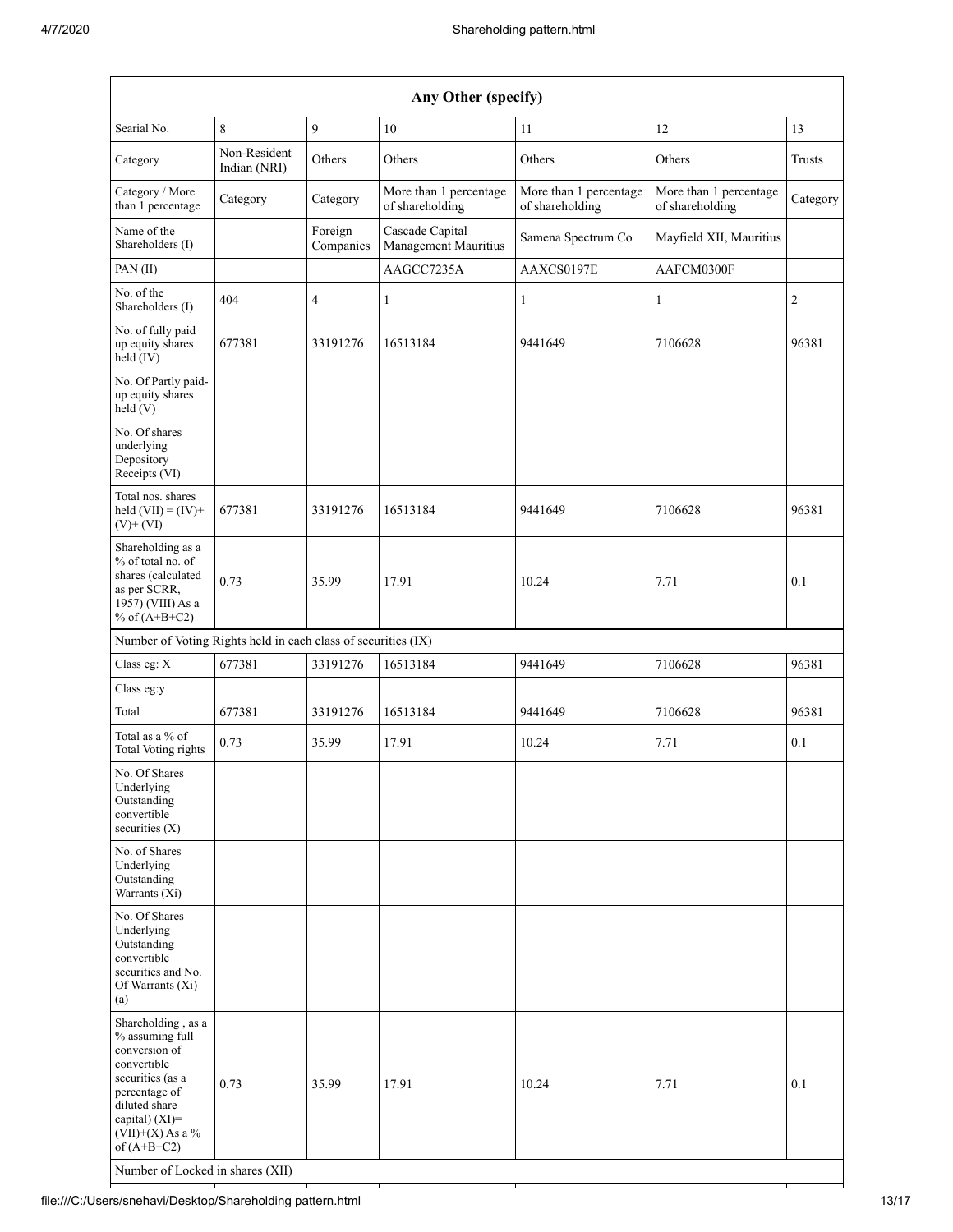| No. $(a)$                                                            |        |          |          |         |         |   |
|----------------------------------------------------------------------|--------|----------|----------|---------|---------|---|
| As a % of total<br>Shares held (b)                                   |        |          |          |         |         |   |
| Number of equity<br>shares held in<br>dematerialized<br>form $(XIV)$ | 648581 | 33191276 | 16513184 | 9441649 | 7106628 | ∽ |
| Reason for not providing PAN                                         |        |          |          |         |         |   |
| Reason for not<br>providing PAN                                      |        |          |          |         |         |   |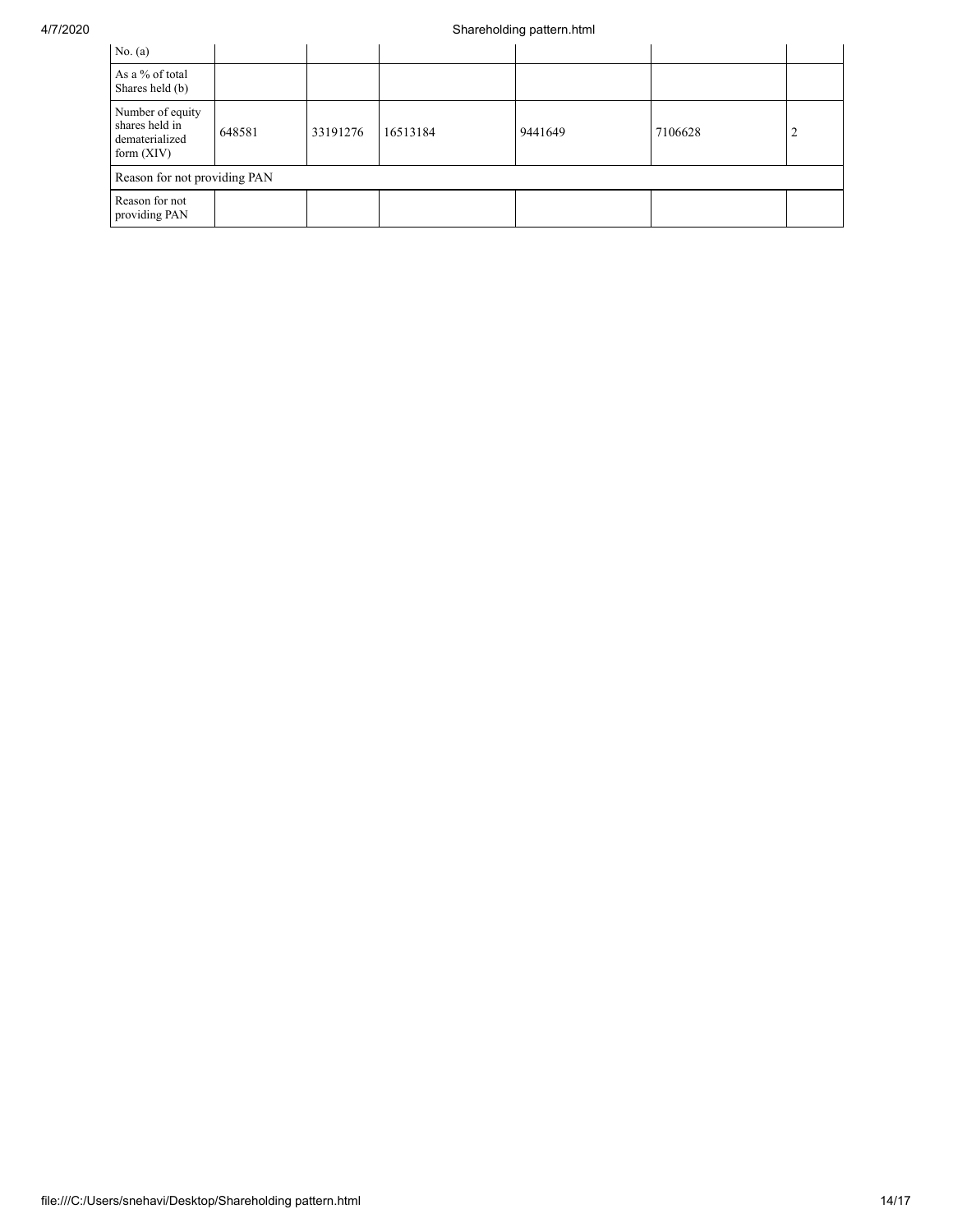| Any Other (specify)                                                                                                                                                                  |                                                               |  |  |  |  |  |  |
|--------------------------------------------------------------------------------------------------------------------------------------------------------------------------------------|---------------------------------------------------------------|--|--|--|--|--|--|
| Searial No.                                                                                                                                                                          |                                                               |  |  |  |  |  |  |
| Category                                                                                                                                                                             |                                                               |  |  |  |  |  |  |
| Category / More<br>than 1 percentage                                                                                                                                                 |                                                               |  |  |  |  |  |  |
| Name of the<br>Shareholders (I)                                                                                                                                                      | Click here to go back                                         |  |  |  |  |  |  |
| PAN(II)                                                                                                                                                                              | Total                                                         |  |  |  |  |  |  |
| No. of the<br>Shareholders (I)                                                                                                                                                       | 1646                                                          |  |  |  |  |  |  |
| No. of fully paid<br>up equity shares<br>$\text{held}(\text{IV})$                                                                                                                    | 44622024                                                      |  |  |  |  |  |  |
| No. Of Partly paid-<br>up equity shares<br>held(V)                                                                                                                                   |                                                               |  |  |  |  |  |  |
| No. Of shares<br>underlying<br>Depository<br>Receipts (VI)                                                                                                                           |                                                               |  |  |  |  |  |  |
| Total nos. shares<br>held $(VII) = (IV) +$<br>$(V)$ + $(VI)$                                                                                                                         | 44622024                                                      |  |  |  |  |  |  |
| Shareholding as a<br>% of total no. of<br>shares (calculated<br>as per SCRR,<br>1957) (VIII) As a<br>% of $(A+B+C2)$                                                                 | 48.38                                                         |  |  |  |  |  |  |
|                                                                                                                                                                                      | Number of Voting Rights held in each class of securities (IX) |  |  |  |  |  |  |
| Class eg: X                                                                                                                                                                          | 44622024                                                      |  |  |  |  |  |  |
| Class eg:y                                                                                                                                                                           |                                                               |  |  |  |  |  |  |
| Total                                                                                                                                                                                | 44622024                                                      |  |  |  |  |  |  |
| Total as a % of<br><b>Total Voting rights</b>                                                                                                                                        | 48.38                                                         |  |  |  |  |  |  |
| No. Of Shares<br>Underlying<br>Outstanding<br>convertible<br>securities (X)                                                                                                          |                                                               |  |  |  |  |  |  |
| No. of Shares<br>Underlying<br>Outstanding<br>Warrants $(X_i)$                                                                                                                       |                                                               |  |  |  |  |  |  |
| No. Of Shares<br>Underlying<br>Outstanding<br>convertible<br>securities and No.<br>Of Warrants (Xi)<br>(a)                                                                           |                                                               |  |  |  |  |  |  |
| Shareholding, as a<br>% assuming full<br>conversion of<br>convertible<br>securities (as a<br>percentage of<br>diluted share<br>capital) (XI)=<br>$(VII)+(X)$ As a %<br>of $(A+B+C2)$ | 48.38                                                         |  |  |  |  |  |  |
| Number of Locked in shares (XII)                                                                                                                                                     |                                                               |  |  |  |  |  |  |
| No. $(a)$                                                                                                                                                                            |                                                               |  |  |  |  |  |  |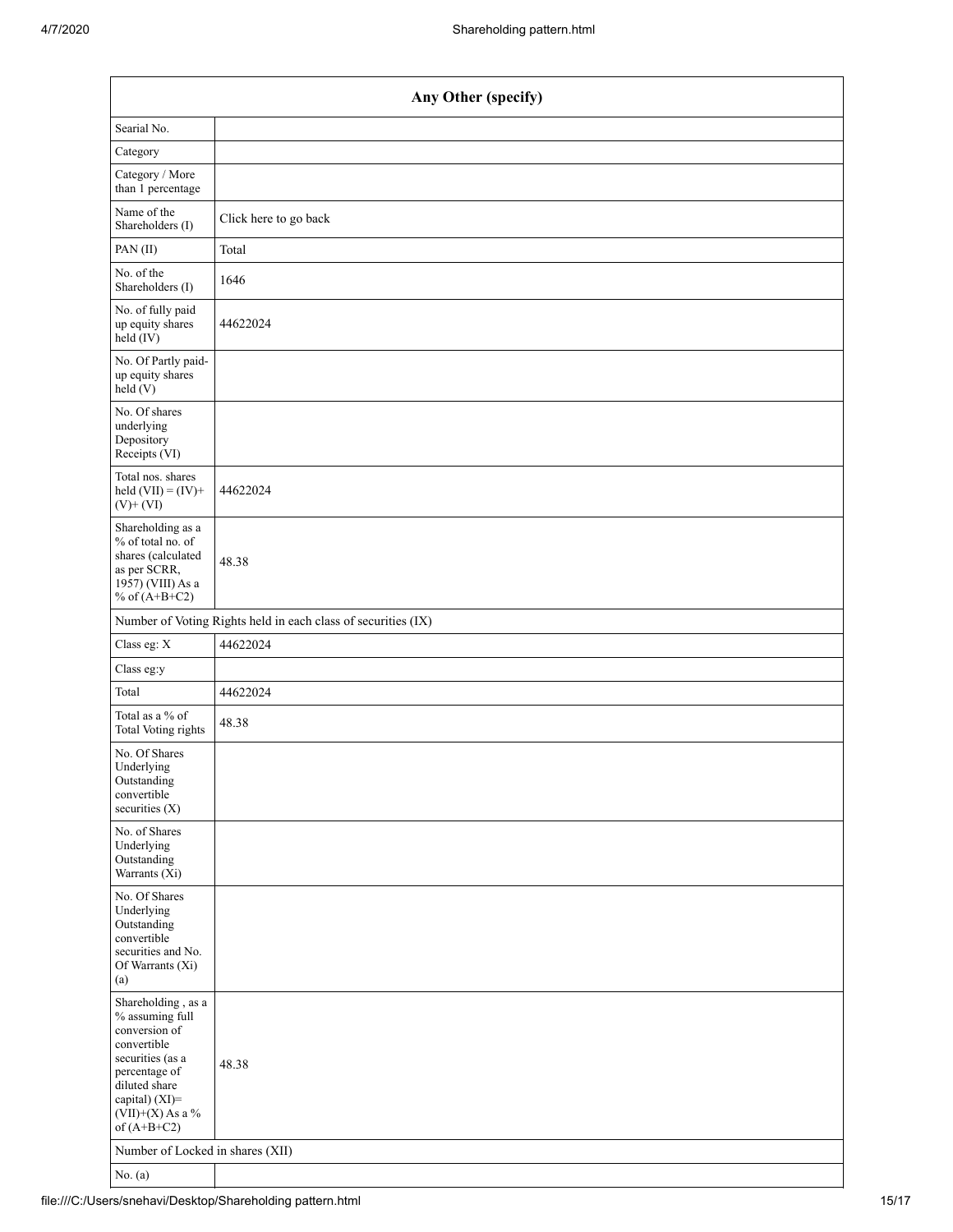| As a % of total<br>Shares held (b)                                   |          |
|----------------------------------------------------------------------|----------|
| Number of equity<br>shares held in<br>dematerialized<br>form $(XIV)$ | 44496770 |
| Reason for not providing PAN                                         |          |
| Reason for not<br>providing PAN                                      |          |